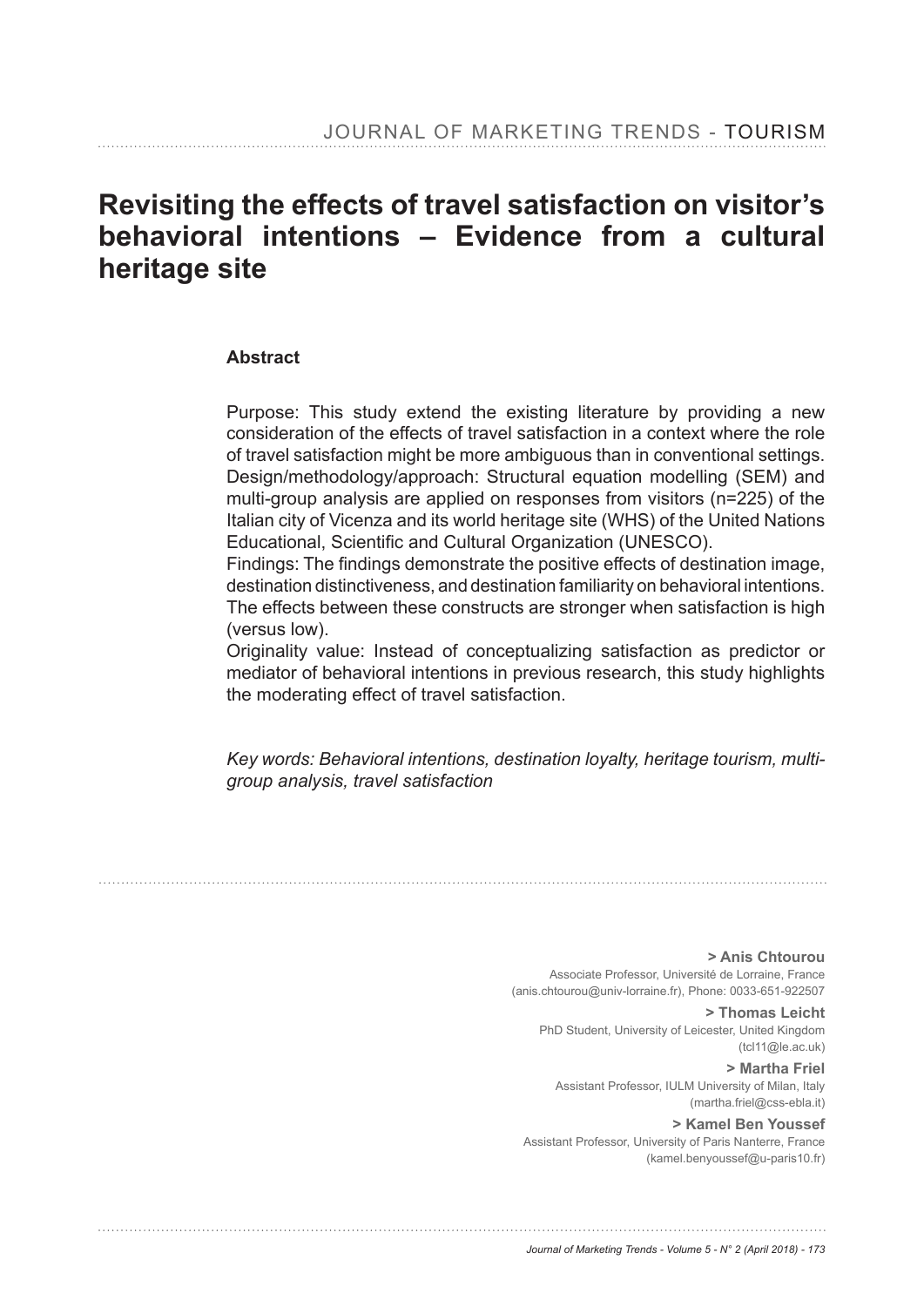#### **1. INTRODUCTION**

Cultural tourism bears significant potential for the economic development of many regions. For many destinations, culture is more easily exploitable and accessible than other tourism products (Richards 2011). Since ancient times, the consumption of cultural heritage is one of the most important motivations to travel (Waitt 2000). Although there might be different reasons for travelers to visit cultural heritage destinations, the site's perceived heritage characteristics are usually one of the most important travel motivations for visiting cultural heritage destinations (Poria et al. 2001).

In this context, the study of the consumer has been an underexplored area in cultural heritage tourism (Palau-Saumell et al. 2013). Although there are previous studies focusing on travel motivations to cultural heritage sites (see Poria et al. 2004), the antecedents of loyalty toward heritage destinations have received limited attention (Chi and Hu 2008). The latest studies in this field focus among others on the effects of institutional designations in order to explain tourist behavior. According to Poria et al. (2011), the cumulative effect of the world heritage site (WHS) designation by the United Nations Educational, Scientific and Cultural Organization (UNESCO) is positively related to willingness to revisit a particular country.

Although there is preliminary research addressing the effects of travel satisfaction on visitor loyalty toward cultural heritage sites, most of them conceptualize travel satisfaction either as predictor or as mediator.

The objectives of this study are therefore to extend the existing literature by providing a new consideration of the effects of travel satisfaction in a context (i.e. cultural heritage sites) where the role of travel satisfaction might be more ambiguous than in conventional settings. Focusing on the specific case of a heritage site, this study advances the argument that due to the divergence in opinions regarding the effects of travel satisfaction, further investigations of the role of travel satisfaction might employ a more nuanced consideration of the construct and distinguish between different levels of travel satisfaction. There are very few studies analyzing the moderating effects of destination satisfaction with multi-group analysis, as most studies conceptualize destination satisfaction as predictor or mediating variable of tourists' behavioral intentions.

The paper starts with introducing travel motivations to cultural heritage destinations. Based on this, hypotheses for an empirical model are defined and the results of an online survey are tested with structural equation modelling and multigroup analysis. Finally, the theoretical and practical implications are discussed.

## 2. Literature review

Heritage tourism falls under the category of cultural tourism (and vice versa), and is one of the most ancient forms of travel (Timothy and Boyd 2006). Cultural heritage tourism mainly includes visiting archeological and historic sites, cultural festivals, traditional shows, dances and ceremonies, or shopping of handcrafted arts (Besculides 2002).

The motivation for visiting cultural heritage sites is generally characterized by the profile of the heritage tourist, which is different form the profile of conventional tourists (Remoaldo et al. 2014). Perez (2009) identifies three profiles of heritage tourists: 1) "The culturally motivated", which is a small market segment that is attracted by cultural reasons and spends several nights at a heritage destination; 2) "The culturally inspired", which is inspired by cultural sites and only spends short periods of time at cultural destinations, but is motivated to return to the same place; and 3) "The culturally attracted", which

*174 - ISSN 1961-7798 - © 2009, International Marketing Trends Conference*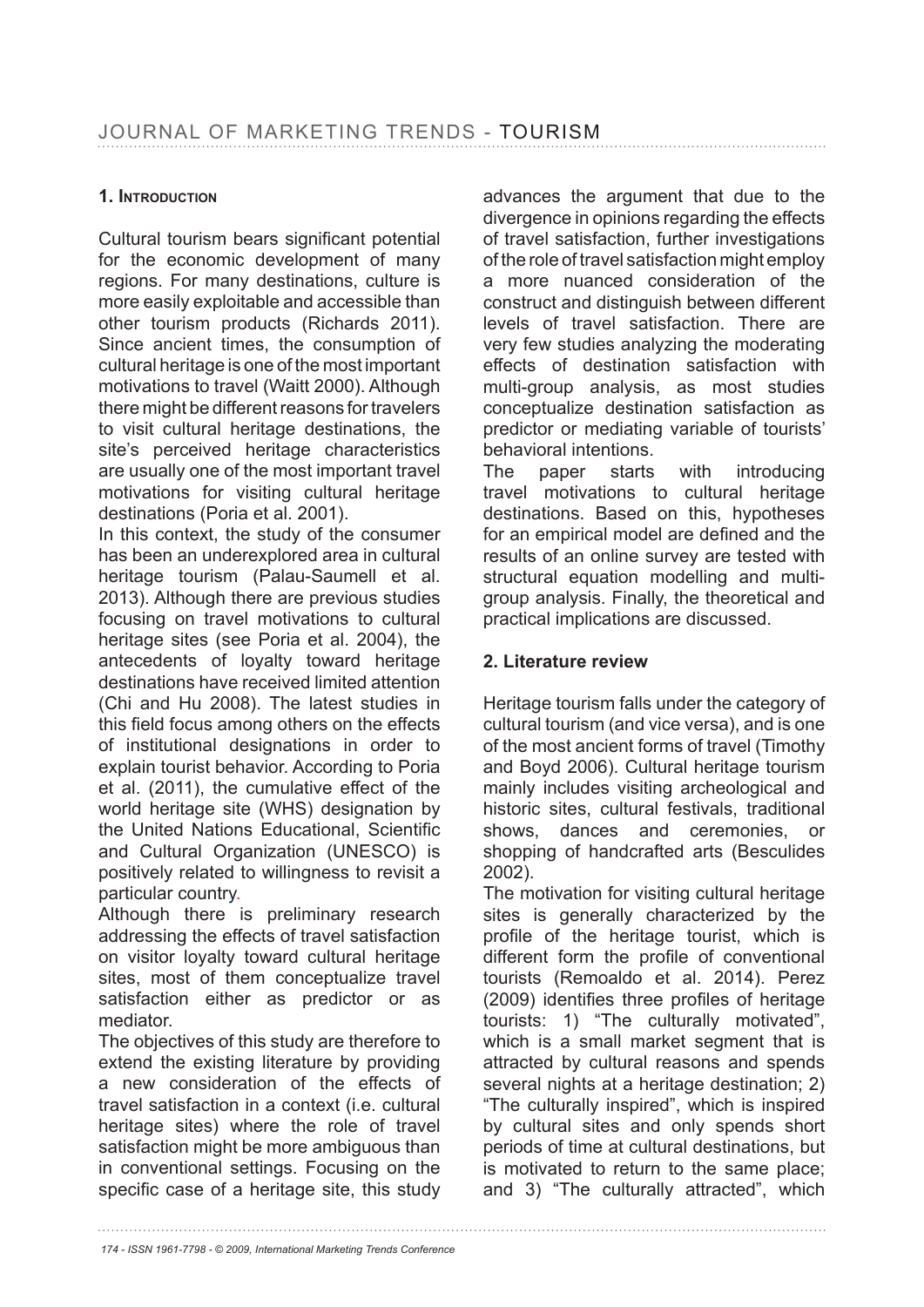carry out a day visit to cultural sites, but are not strictly motivated by cultural reasons. Visitor profiles of cultural heritage sites tend to include more women than men, younger ages, and higher educational levels (Remoaldo et al. 2014).

Poria et al. (2004) distinguish between three groups of reasons for visiting cultural sites: Recreational experience, heritage experience, learning history. The first group looking for recreational experiences is made up of reasons such as the desire to have a day out, to be entertained and to see a world-famous site, and to relax. The second group of reasons is that the site's heritage is part of the visitor's own heritage, whereas visitors perceive a desire to pray there and to be emotionally involved, as well as a sense of obligation. The third group's reasons are willingness to learn, to discover the physical nature of the site and its historic background (Poria et al. 2004).

After analyzing panel data from 66 countries between 2006 and 2009, Su and Lin  $(2014)$  for example find that there is a positive relationship between countries having heritage sites and tourist numbers. Ribaudo and Figini (2016) however show that, on average, growth rates of tourism demand in the 5 years after WHS listing are not higher than growth rates in the 5 years before the listing. For a mature destination like Italy, there is no statistical evidence that WHS listing is associated with accelerating market growth rates (Ribaudo and Figini 2016). Besides, Poria et al. (2011) found that only moderate awareness of the designation or its logo barely affects visitors' behaviors.

Although there is divergence with regards to the effects of the WHS designation by the UNESCO on tourism patterns, there is convergence that cultural heritage might have a positive effect on tourists' behavioral intentions (Poria et al. 2011).

In the case of cultural heritage sites, destination image was already identified as a main predictor of behavioral intentions (Chen and Chen 2010). There is strong empirical support on the positive effects of destination image on behavioral intentions (Chen and Tsai 2007). With regards to cultural heritage sites, there is also evidence that the destination's attributes and specific characteristics exert a significant effect on behavioral intentions (Poria et al. 2004). Cultural distinctiveness has been identified as important factor influencing behavioral intentions and loyalty (Kladou and Kehagis 2014). Besides, Anton et al. (2017) for example highlight the effects of past travel experience with a heritage site on future behavioral intentions. There is a solid basis of research (Alegre and Cladera 2006) suggesting a positive relationship between past travel experience and familiarity on behavioral intentions and destination loyalty.

#### 3. Specification of an empirical model

# *3.1 Destination image*

Kim and Richardson (2003) define destination image as "the totality of impressions, beliefs, ideas, expectations and feelings accumulated towards a place over time by an individual or group of people".

Destination image is likely to guide tourists in the process of choosing a destination, the subsequent evaluation of the trip, and future behavioral intentions (Chi and Hu 2008). Positive destination images may increase travelers' intentions to revisit the destination in the future (Chen and Tsai 2007). When tourists have a positive destination image, they are likely to be more satisfied (Liu et al. 2015). Positive images of the destination can strengthen both immediate and future intentions to return (Bigne et al. 2009). For these reasons, it can be hypothesized that:

#### *Destination image has a positive*  significant relationship with behavioral *intentions (H1)*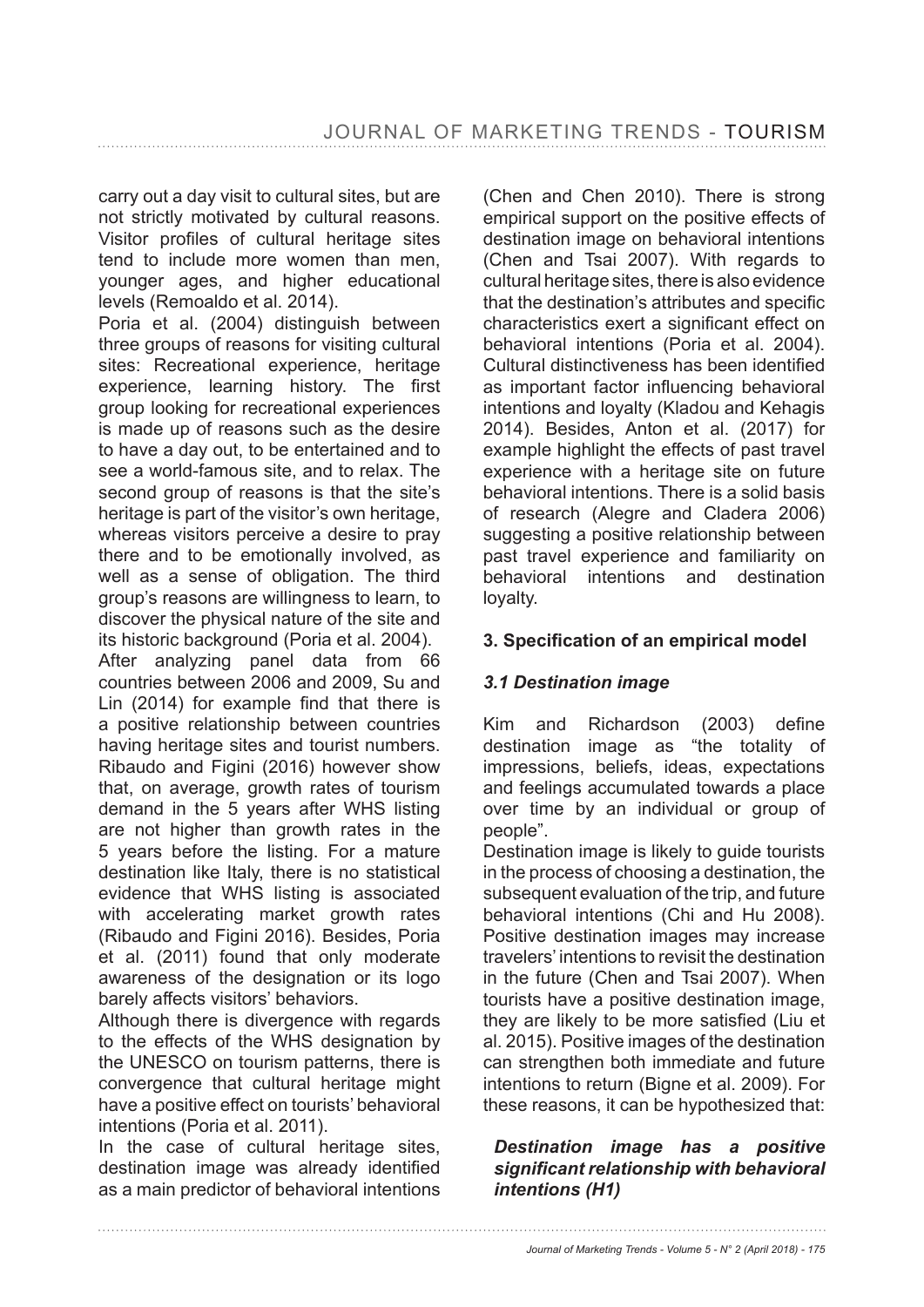# *3.2 Destination distinctiveness*

The perceived distinctiveness of a destination is defined by its sense of place. Jiven and Larkham (2003) define sense of place as a description of the atmosphere of a place and the quality of its environment. Sense of place refers not only to visual and morphological appearances of places, but also to the emotional experience with a place and the retrospective reaction toward it. Sense of place mainly affects the intangible assets of a place, which means that determining the sense of a place relies on experience through sense, memory, intellect and imagination (Jiven and Larkham 2003).

Tourist perceptions of heritage sites with important cultural heritage not only shape the destination image, but also seem to have a significant effect on tourists' choices (Remoaldo et al. 2014). Chen and Chen (2010) demonstrate a positive link between experience quality, perceived value, satisfaction and behavioral intentions for returning to heritage sites. Therefore, it can be assumed that:

#### *Destination distinctiveness has a positive relationship with behavioral intentions (H2)*

# *3.3 Destination familiarity*

The degree of familiarity with a destination is a function of the visual or mental impression of the destination (Milman and Pizam 1995). Destination familiarity can be defined as the number of destinationrelated experiences accumulated through continuous visits (Tasci et al. 2007). The more time with an environment or people a tourist spends, and the more recent the exposure to it, the more familiar the stimulus becomes (Lee and Crompton 1992). A high degree of destination familiarity suggests more time to explore the attractions on offer and in greater depth.

Tourists that are familiar with a destination tend to be more interested in and likely to revisit the destination than tourists who are only aware of the destination. Tourists may develop their destination knowledge from awareness to familiarity, while their interest and likelihood to visit the destination increase (Milman and Pizam 1995).

Destination familiarity can thus positively influence travel intentions, since familiar tourists show higher propensities for returning to a place than unfamiliar travelers (Chen and Lin 2012). Therefore, the following hypothesis can be defined:

#### *Destination familiarity has a positive relationship with behavioral intentions (H3)*

#### *3.4 Travel satisfaction and behavioral intentions*

Previous research mostly conceptualized satisfaction as predictor or mediator variable on behavioral intentions (Assaker et al. 201; Prayag and Ryan 2012; Yoon and Uysal 2005). Feng and Jang (2007) for example show that satisfaction is a direct antecedent of short-term revisit intention, and that novelty seeking is a predictor of mid-term revisit intentions.

However, the link between satisfaction and behavioral intentions might be even more complex (Dolcinar et al. 2013). For instance, satisfied tourists might not strictly return to the same destination if they prefer to see other destinations (Gitelson and Crompton 1984), whereas less satisfied tourists might become repeat visitors in order to avoid perceived risk (Oppermann 2000). Therefore, there is a certain ambiguity regarding the effects of travel satisfaction on behavioral intentions. Although travel satisfaction might have an important influence on behavioral intentions, the two constructs may not have a direct relationship. This suggests that travel satisfaction could be a moderator affecting

*176 - ISSN 1961-7798 - © 2009, International Marketing Trends Conference*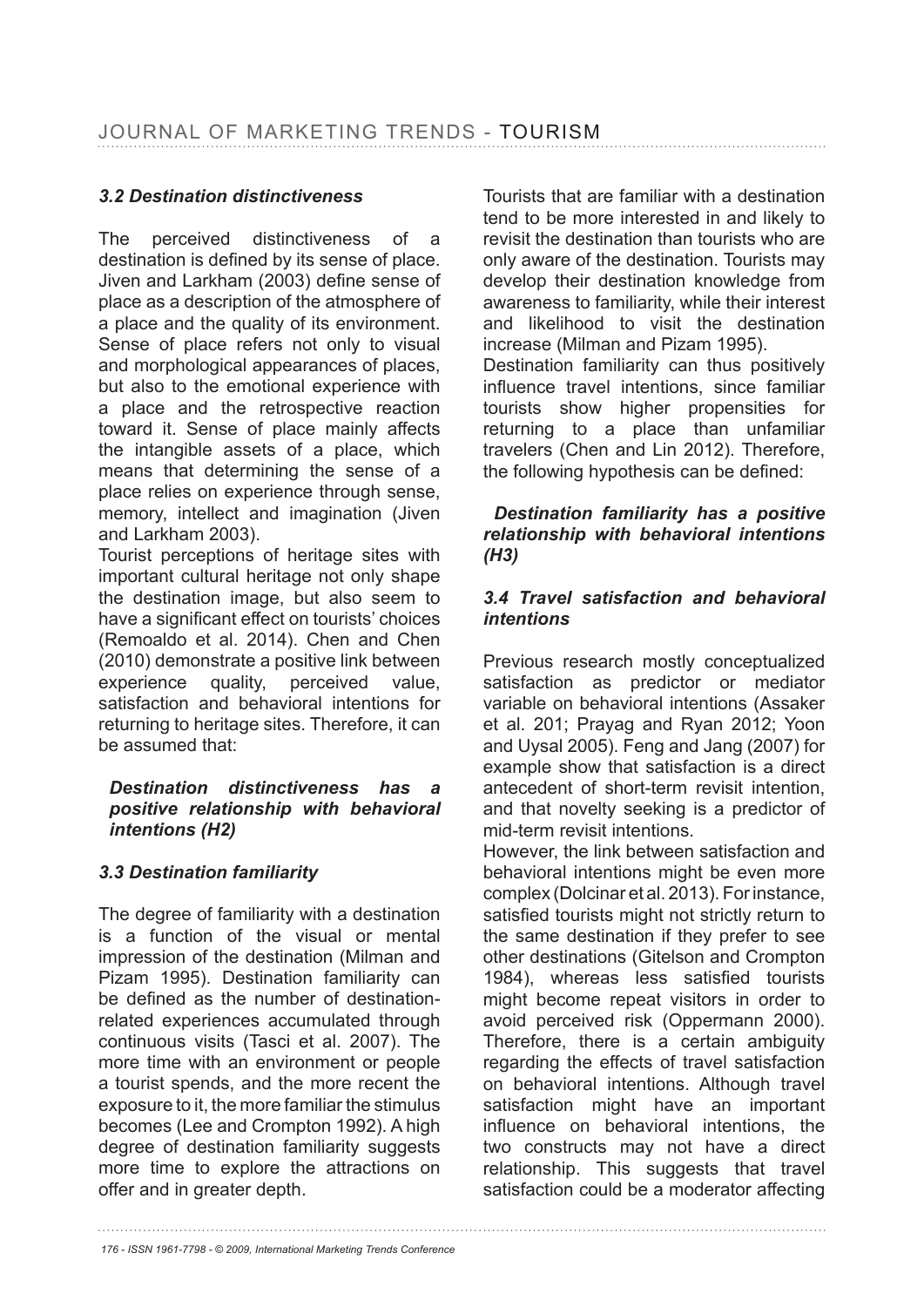the strength of the relationships between the predictor variables of behavioral intention and behavioral intention.

For these reasons, this study holds that travel satisfaction should be considered as a moderator of the relationships between destination image, destination distinctiveness, destination familiarity and behavioral intentions:

*Tourist satisfaction has a positive moderating effect on the relationships between the predictors of behavioral intention and behavioral intention (H4)*

*Tourist satisfaction has a positive moderating effect on the relationship between destination image and behavioral intention (H4a)*

*Tourist satisfaction has a positive moderating effect on the relationship between perceived destination distinctiveness and behavioral intention (H4b)*

#### *Tourist satisfaction has a positive moderating effect on the relationship between destination familiarity and behavioral intention (H4c)*

In order to analyze the moderating effects of travel satisfaction on the relationships between destination image, destination distinctiveness, destination familiarity and behavioral intentions, a hypothetical model was developed. As mentioned before, the predictor variables were chosen in alignment with previous research. There is empirical support that it is the destination's image and perceived distinctiveness, as well as past experiences with the destination that incite tourists to (re-)visit a cultural heritage site. The hypotheses and relationships that are being addressed with the empirical model are shown in fig. 1.



Fig. 1 Conceptual framework

*Journal of Marketing Trends - Volume 5 - N° 2 (April 2018) - 177*  $\Box$  Loading  $\Box$ **Satisfaction** My overall experience with Vicenza was higher than my expectations Visiting Vicenza was a wonderful experience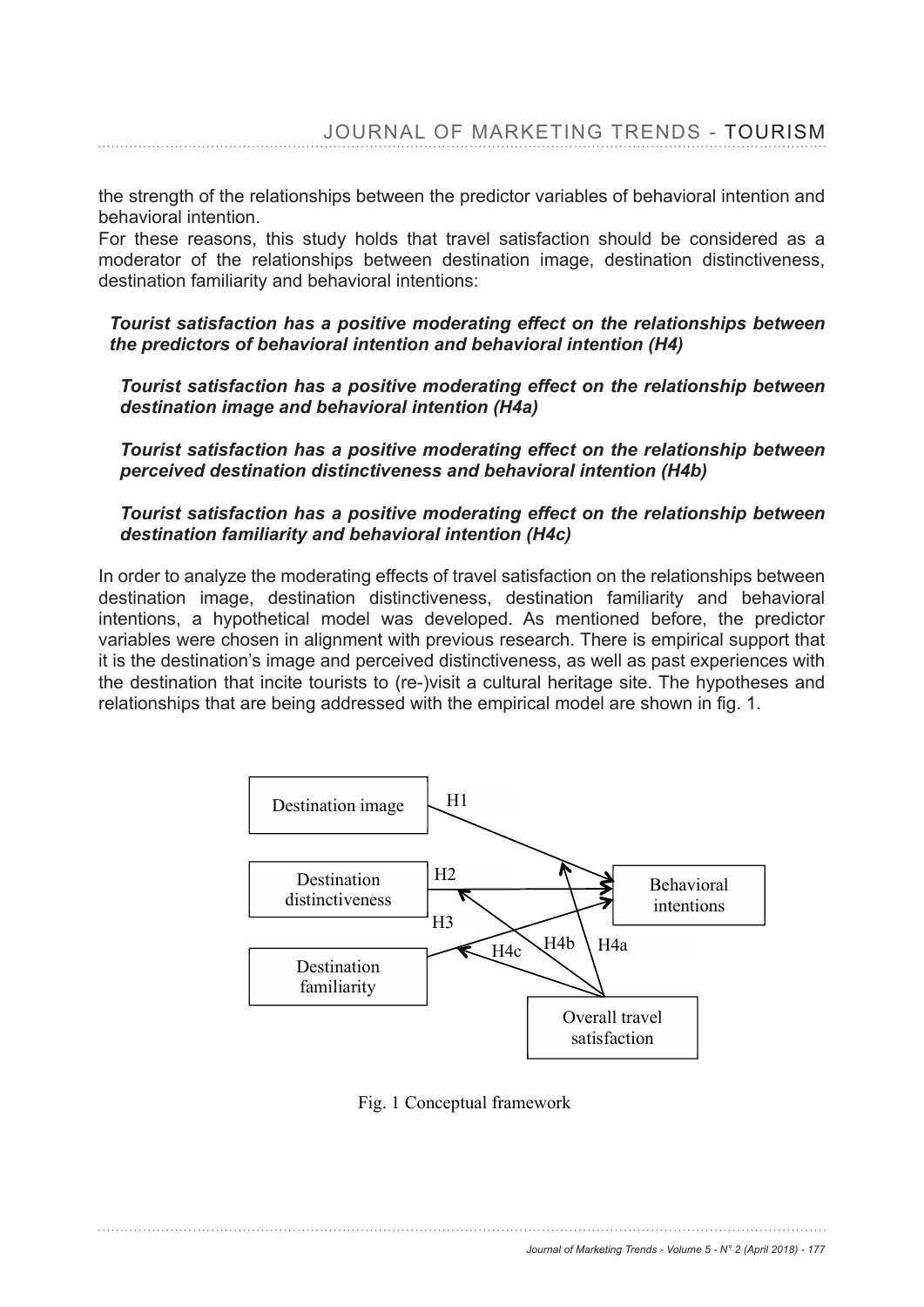# **4. Methodology**

For the purpose of this study, visitors of the city of Vicenza and the surrounding area were targeted through an online survey. The survey was conducted at the end of 2014. The questionnaire belonging to the survey was posted on the website and Facebook© profiles of international travel agencies in order to obtain responses. Respondents were informed about the purpose of the research before they replied to the questionnaire. The data sample is derived from a non-probability convenience sampling method. In total, 225 international tourists completed the questionnaire, which was composed of three parts. The first part dealt with information related to the trip to Vicenza. It included items describing the travel behavior of respondents (i.e. number of visits of Vicenza, purpose of visit). The second part was designed to assess the respondent's satisfaction, destination image, destination distinctiveness perception, familiarity and behavioral intentions. The third part contained questions about the demographic profile of the visitors such as gender, age, and level of education.

The study instrument was designed in accordance with previous research. All constructs were measured through items using a 7-point Likert scale ranging from 1 for "strongly disagree" to 7 for "strongly agree". The results of the second part of the online questionnaire, which asked visitors about their satisfaction, destination image, perceived distinctiveness, destination familiarity and behavioral intentions, was used for testing the hypothesis. Visitor satisfaction was measured by using the satisfaction scale developed by Lee et al. (2007), which includes items dealing with the visitor's experience in Vicenza. In order to measure destination image, five items used by Tasci et al. (2007) were employed. Perceived destination distinctiveness was measured with four items adapted from

Kladou and Kehagis (2014). Familiarity was measured by four items adapted from Kim and Richardson (2003). Behavioral intentions were evaluated by two items asking visitors about their likelihood of returning to Vicenza (behavioral loyalty) and their likelihood of recommending Vicenza to others (attitudinal loyalty). These two items were adapted from Kozak (2001) and Palau-Saumell et al. (2013).

# **5. Results**

The main study consisted of 225 participants, so the necessary number of 200 observations for applying structural equation modeling (SEM) has been respected. 47 percent of the surveyed persons were male. Half of the respondents were younger than 35 years. Most respondents came from European countries (72 percent), the rest came from Asia (12 percent), North America (14 percent) and other countries (2 percent). The majority of the participants came to Vicenza to spend their vacation there (69 percent). 40 percent of the respondents came to Vicenza for the first time. Furthermore, most visitors have a secondary level of education (53 percent), the rest has a primary level (15 percent) or an academic level (32 percent).

# *5.1 Factor analysis*

A factor analysis was performed to detect the factorial structure of destination image, destination distinctiveness, destination familiarity, satisfaction and behavioral intentions. Table 1 shows that most factor loadings were higher than 0.7 on a threshold, ranging from  $0.67$  to  $0.96$ . The results showed that Cronbach alpha was  $\alpha$  = 0.93 for satisfaction,  $\alpha$  = 0.86 for destination image,  $\alpha$  = 0.88 for destination distinctiveness,  $\alpha = 0.85$  for destination

familiarity, and  $\alpha = 0.90$  for behavioral intentions.

*178 - ISSN 1961-7798 - © 2009, International Marketing Trends Conference*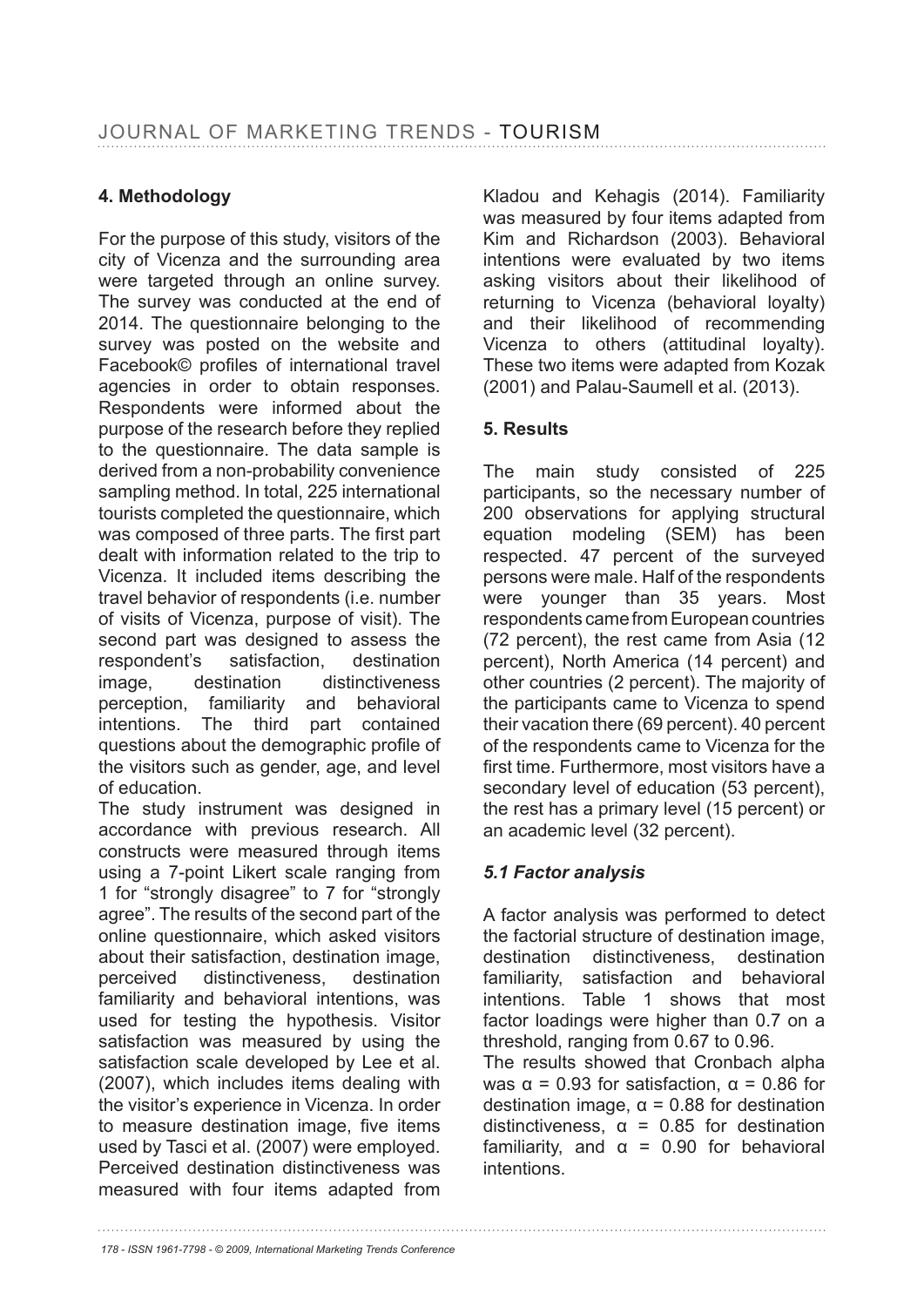| Constructs                     | Items                                                                                           | Loading |      |
|--------------------------------|-------------------------------------------------------------------------------------------------|---------|------|
| Satisfaction                   | - My overall experience with Vicenza was higher than                                            | 0.90    | 0.93 |
|                                | my expectations                                                                                 | 0.96    |      |
|                                | - Visiting Vicenza was a wonderful experience                                                   | 0.94    |      |
|                                | - Vicenza is one of the best destination I have ever<br>visited                                 | 0.67    |      |
|                                | - Vicenza is safe and secure                                                                    |         |      |
| Destination                    | - Vicenza offers exciting and interesting places to visit                                       | 0.84    | 0.86 |
| image                          | - Vicenza has beautiful scenery and natural attractions                                         | 0.89    |      |
|                                | - Vicenza has a pleasant climate                                                                | 0.69    |      |
|                                | - As a tourism destination, Vicenza offers good value<br>for money                              | 0.91    |      |
|                                | - Vicenza is Palladio and the Palladian villas                                                  | 0.83    |      |
|                                | - Vicenza is a famous UNESCO World Heritage site                                                | 0.87    |      |
| Destination<br>distinctiveness | - Vicenza with its "baccalà" (stockfish) tradition, wines<br>and grappa is a foodie destination | 0.90    | 0.88 |
|                                | - Vicenza with the Monte Berico Sanctuary is a sacred<br>destination                            | 0.84    |      |
| Destination                    | - Familiarity with the lifestyle of the people in Vicenza                                       | 0.86    | 0.85 |
| familiarity                    | - Familiarity with the cultural/historical attractions in<br>Vicenza                            | 0.89    |      |
|                                | - Familiarity with the landscape in Vicenza                                                     | 0.83    |      |
|                                | - Familiarity with the nighttime entertainment in<br>Vicenza                                    | 0.78    |      |
| Behavioral                     | - Likelihood of revisiting Vicenza                                                              | 0.81    | 0.89 |
| intention                      | - Likelihood of recommending Vicenza                                                            | 0.79    |      |

# JOURNAL OF MARKETING TRENDS - TOURISM

Table 1: Reliability of items

#### 5.2 Confirmatory factor analysis

Confirmatory factor analysis (CFA) was conducted to test the reliability and validity of the USHIMINGS, ISSUE SHOWN IN THE VEHICLE IS TO UPD TO THE CONFIDENCE TO CONFIDENCE THE CONFIDENCE THE RESERVED TO were acceptable or even satisfying (Chi-square =  $147.30$ ; p<0.05, GFI = 0.89, NFI= 0.93, TLI=0.93, RMSEA = 0.09).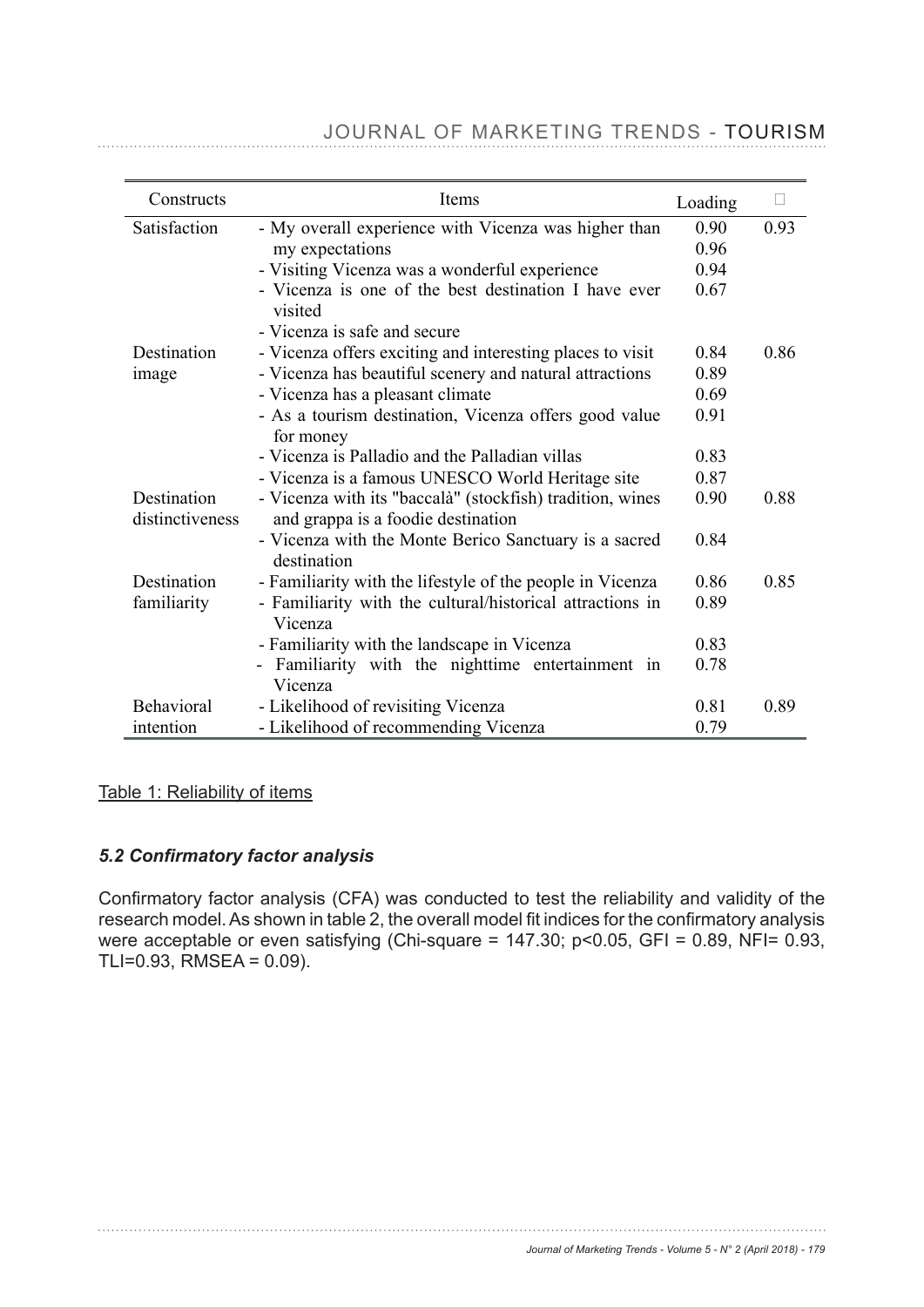| Values              | Indicators of     |
|---------------------|-------------------|
|                     | measurement model |
| Chi <sup>2</sup>    | 147.30 (P<0.01)   |
| CMIN/ddl            | 3.00              |
| <b>GFI</b>          | 0.89              |
| <b>AGFI</b>         | 0.83              |
| <b>NFI</b>          | <b>Categrs</b> of |
| TH                  | measurement model |
| CFf                 | 0.96(0.01)        |
| <b>CRMATSIECALL</b> | 0.09              |
|                     |                   |

# <u>Table 2: Goodness of fit indices  $\delta$ Hileasurement model</u>

Table 3 shows that all average variance extracted (AVE) values were greater than 0.5, ranging from 0.5 (destination image) to Standard destination distinctiveness), indicating<br>convergent validity Eurthermore, T values associated to each standardized factor loading ranging nom o.5 (destination image) to standardized in distinctiveness), indicating<br>convergent validity. Furthermore, T-values associated to each standardized factor loading were sugsification (prago1). Bestides, discriminant validity was confirmed, as the AVE values for each factor were greateethan all squared correlations.  $D_{12}$ **CEI** RMSEA

|                             | DEIJ                                                                     |                                                                                                               |       |            |
|-----------------------------|--------------------------------------------------------------------------|---------------------------------------------------------------------------------------------------------------|-------|------------|
| Constructs<br>Destination   | Det4<br>Det5<br>Tiems<br>l Jıst                                          | Standardized factor<br>loadings                                                                               | CR    | <b>AVE</b> |
| <b>Dissimativenessage</b>   | Dist2                                                                    | 0.53                                                                                                          | 8.47  | 0.50       |
|                             | Dist <sub>2</sub>                                                        | 0.66                                                                                                          | 12.69 |            |
|                             | Dist3                                                                    | 0.91                                                                                                          | 25.94 |            |
| Destination                 | <b>ДА14</b>                                                              | 0.56                                                                                                          | 10.35 |            |
| familiarity                 | <b>IPH<sub>E5</sub></b>                                                  | 0.96                                                                                                          |       |            |
| Destination                 | <b>DAR31</b>                                                             | 0.75                                                                                                          | 11.97 | 0.63       |
| distinctiveness             | Dib <sub>42</sub>                                                        | 0.84                                                                                                          | 13.70 |            |
|                             | Dist3                                                                    | 0.88                                                                                                          | 14.50 |            |
|                             | Dist4                                                                    | 0.78                                                                                                          |       |            |
| Destination                 | <b>P11</b>                                                               | 0.87                                                                                                          | 10.07 | 0.54       |
| familiarity                 | Pl2                                                                      | 0.89                                                                                                          | 12.14 |            |
|                             | P13                                                                      | 0.60                                                                                                          | 10.72 |            |
|                             | P <sub>14</sub>                                                          | 0.69 <sub>ators of</sub>                                                                                      |       |            |
|                             |                                                                          | measurement model                                                                                             |       |            |
| Table 3: CFA results        | $\overline{2}$                                                           | P < 0.01                                                                                                      |       |            |
|                             | <b>GFI</b>                                                               |                                                                                                               |       |            |
|                             | <b>AGFI</b>                                                              |                                                                                                               |       |            |
| <b>5.3 Model validation</b> | <b>NFI</b>                                                               |                                                                                                               |       |            |
|                             | TLI                                                                      | cators of                                                                                                     |       |            |
|                             |                                                                          | The results of the overall struditural model indlest surface the ortal fits the data well (Chi <sup>2</sup> = |       |            |
|                             | 131.23; $p < 0.01$ , GFI = 0.90 $R$ MNSEA = 0.08).                       | P < 0.01                                                                                                      |       |            |
|                             | <b>GFI</b>                                                               |                                                                                                               |       |            |
|                             | <b>AGFI</b>                                                              |                                                                                                               |       |            |
|                             | <b>NFI</b>                                                               |                                                                                                               |       |            |
|                             | TĽI                                                                      |                                                                                                               |       |            |
|                             | 180 - ISSN 1961-7798 - © 2009, International Marketing Trends Conference |                                                                                                               |       |            |
|                             | <b>RMSEA</b>                                                             |                                                                                                               |       |            |
|                             |                                                                          |                                                                                                               |       |            |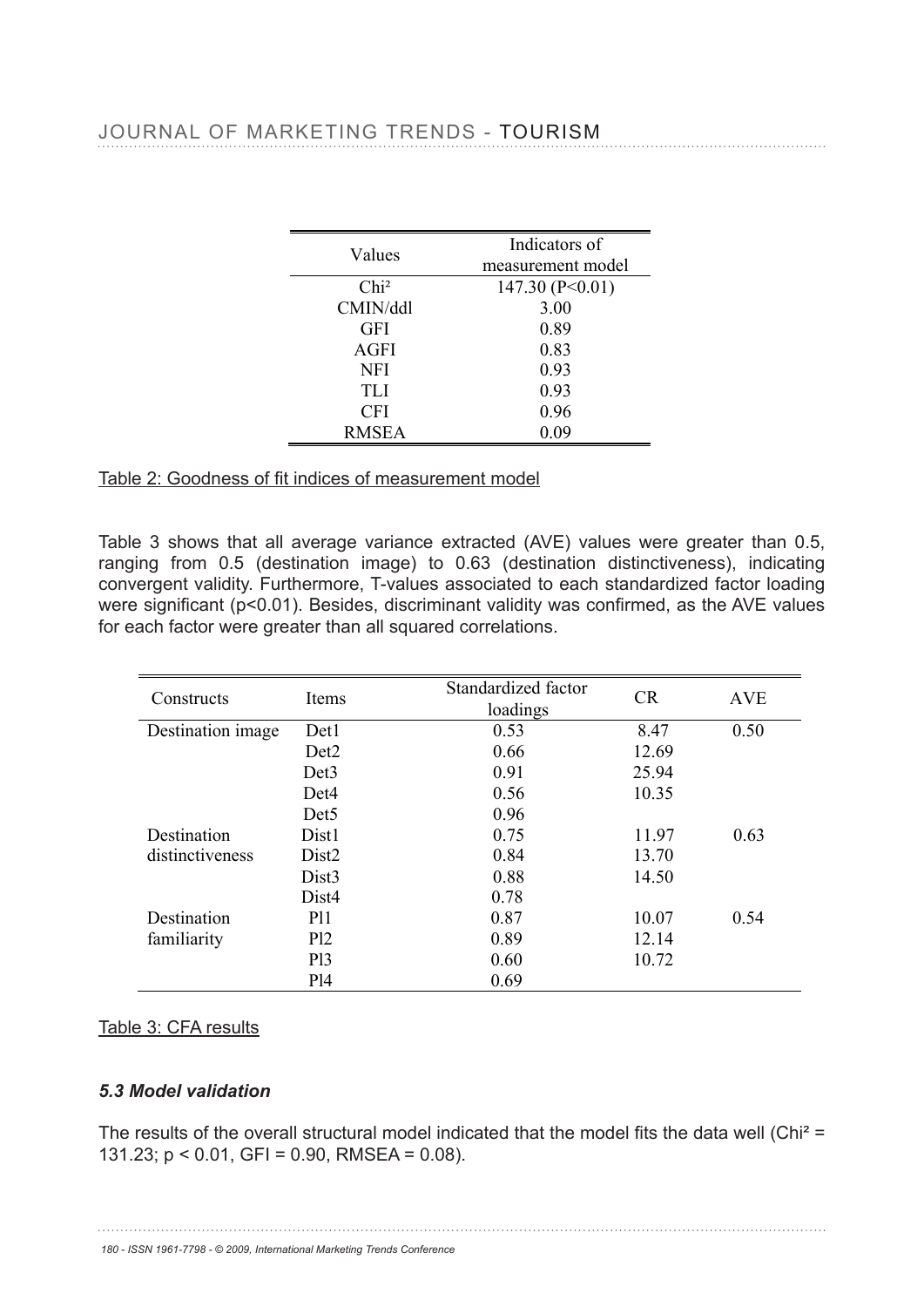Destination familiarity

> Pl3 Pl4

Pl2

|  | JOURNAL OF MARKETING TRENDS - TOURISM |  |
|--|---------------------------------------|--|

| Values           | Indicators of         |
|------------------|-----------------------|
|                  | measurement model     |
| Chi <sup>2</sup> | 131.23 ( $P < 0.01$ ) |
| <b>GFI</b>       | 0.90                  |
| <b>AGFI</b>      | 0.86                  |
| <b>NFI</b>       | 0.91                  |
| TLI              | 0.90                  |
| <b>CFI</b>       | 0.93                  |
| <b>RMSEA</b>     | 0.08                  |

#### Table 4: Goodness of fit of measurement model

Confirming the findings of previous research (Lin et al. 2007; Bigne et al. 2008), it turned out that destination image influences behavioral intentions significantly ( $\beta$  = 0.33; p <0.05). Therefore, hypothesis 1 was supported. Likewise, hypothesis 2 was retained, which emphasized the positive relationship between perceived destination distinctiveness and behavioral intentions ( $\beta$  = 0.30; p < 0.05).

Hypothesis 3, which predicts a positive relationship between destination familiarity and behavioral intentions, was also supported ( $\beta$  = 0.39; p < 0.05). This confirms for instance the findings of Alegre and Caldera (2006).

#### *5.4 Multi-group analysis*

In order to test the moderating effects of travel satisfaction, multi-group analysis was performed in the next step. The moderating variable "overall travel satisfaction" was categorized into two groups (i.e. high versus low) by dividing the scores through the median split method (Jaworski and MacInnis 1989).

For the relationship between destination image and behavioral intentions, table 5 shows a significant improvement in the  $X^2$  value (131.48).

| Values           | Constrained model     | Unconstrained model   |
|------------------|-----------------------|-----------------------|
| Chi <sup>2</sup> | 241.12 ( $P < 0.01$ ) | 109.64 ( $P < 0.01$ ) |
| <b>GFI</b>       | 0.90                  | 0.90                  |
| <b>AGFI</b>      | 0.83                  | 0.85                  |
| <b>NFI</b>       | 0.91                  | 0.92                  |
| TLI              | 0.94                  | 0.94                  |
| <b>CFI</b>       | 0.93                  | 0.93                  |
| <b>RMSEA</b>     | 0.09                  | 0.09                  |
| $\Box X^2$       | 131.48                |                       |
| Sig              | P<0.01                |                       |

| Table 5: Moderating effect of satisfaction on destination image-behavioral intentions |  |
|---------------------------------------------------------------------------------------|--|

trained model **Umconstrained model** Unconstrained Marketing 3 - N° 2 (April 2018) - 181

 $(9.01)$  102.15 (P  $(9.01)$ )

 $\overline{2}$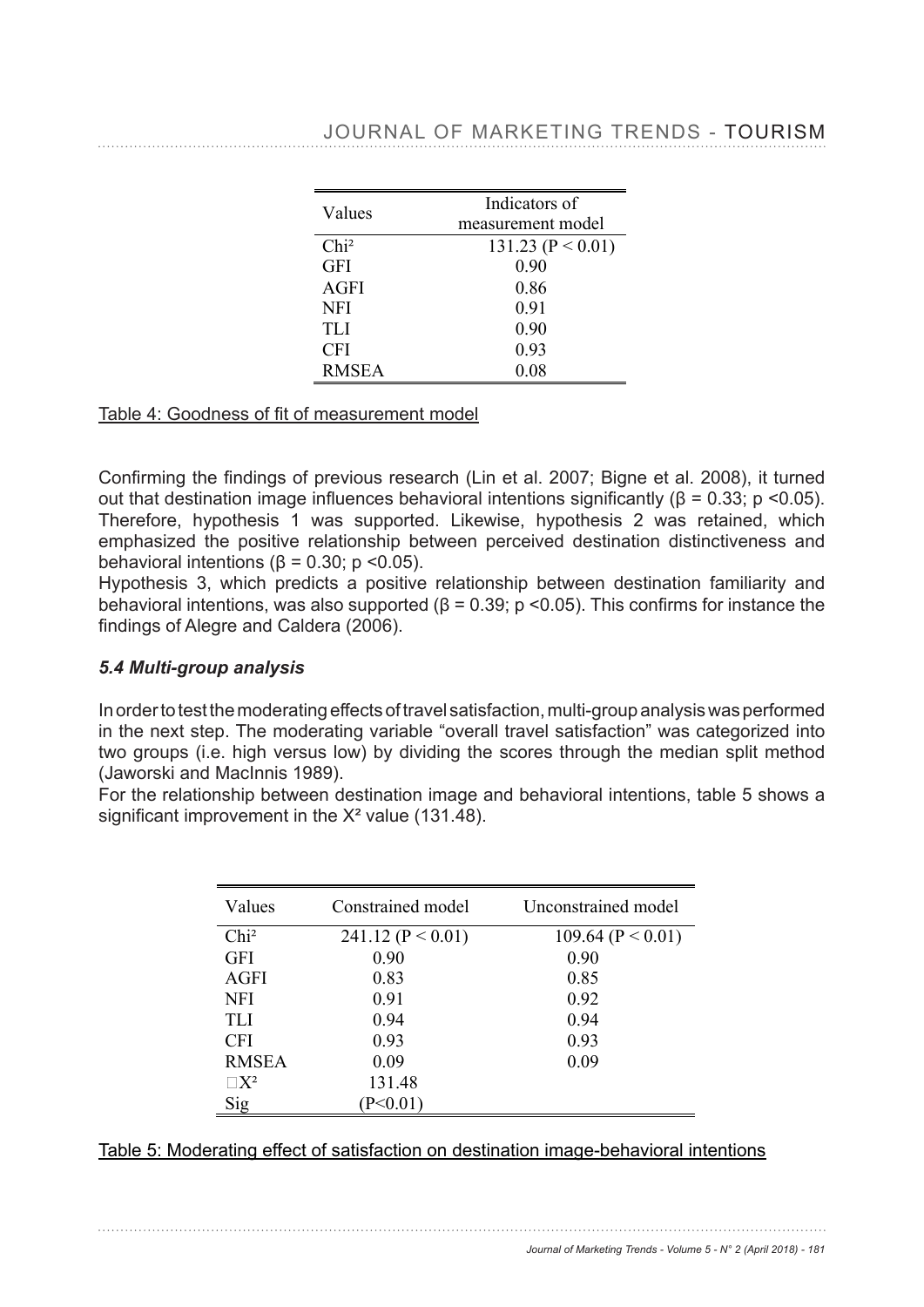#### JOURNAL OPEMARKETING TRENDS - TOURISM trained model Unconstrained model  $\overline{\phantom{a}}$  $-A$ GFI $\cdots$ NFI  $P < 0.01$ ) 109.64 ( $P < 0.01$ )

Furthermore, the standardized parameter estimate confirmed that the influence of destination image is more effective when satisfaction is high (β = 0.26, p < 0.05) than when it is low (β  $= 0.20$ , p  $\leq 0.05$ ). Based on this, it can be concluded that travel satisfaction moderates the elationship between destination image and behavioral intention. As a result, hypothesis 4a relationship between destination image and behavioral intention. As a result, hypothesis 4a was supported. Ci<del>P</del>̃I **GEI**  $RMSEA$  on this  $if$   $PABRA$  model  $f$  under the optimal model. kieen destination image and0behavioral intention(µAs a.œ)<br>ଧୂ<sub>ୱ</sub>,

With regards to the B ssumption that travel satisfaction moderates the relationship between destination distinctiveness and behavioral intentions, table 6 shows that the change in X was also signific $\frac{1}{2}$ n $\frac{1}{2}$  ( $\Delta X^2$  =98.02, p < 0.01).

| <b>CFI</b>       |                       |                       |
|------------------|-----------------------|-----------------------|
| <b>RMSEA</b>     |                       |                       |
| Values<br>Sig    | Constrained model     | Unconstrained model   |
| Chi <sup>2</sup> | 200.17 ( $P < 0.01$ ) | 102.15 ( $P < 0.01$ ) |
| <b>GFI</b>       | 0.90                  | 0.90                  |
| AGFI             | 0.87                  | 0.87                  |
| NFI              | 0.92                  | 0.91                  |
| <b>TLI</b>       | 0.93                  | 0.90                  |
| <b>CFI</b>       | 0.90                  | 0.90                  |
| <b>RMSEA</b>     | toat hed model        | Unconstrained model   |
| $\Box X_2^2$     | 98.02                 |                       |
| ig,              | $< 0.01$ )<br>(P<0)   | 102.15 ( $P < 0.01$ ) |

AGFI

Table 6: Moderating effect of satisfaction on destination distinctiveness-behavioral intentions Table 6: Moderating effect of satisfaction on destination distinctiveness behavioral intentions NFI

TLI CFI

RMSEA

The standardized  $X\hat{\beta}$  arameter estimate for high travel satisfaction ( $\beta$  = 0.33,  $p$  < 0.05) is greater than the standardized para network in strain for  $V$ lo chair and model in (β = 0.25, P < 0.05). Therefore, the effect of percei $\mu$ ed destination distinctiveness  $\alpha$ n behavioral intentions is stronger when<sub>G</sub>atisfaction is high than when it is low, implying that hypothesis 4b was also supported. Rega**rding** the supposed effect of travel satisfaction on the relationship between destination fami $\frac{1}{2}$  and behavioral intention, Table VII indicates that the change in  $X^2$ value (67.82) is alsp significant.

| <b>RANGEA</b><br>$\neg$ T $\neg$ | Constrained model  | Unconstrained model  |
|----------------------------------|--------------------|----------------------|
|                                  | $\leq 0.01$<br>159 | 91.60 ( $P < 0.01$ ) |
| )]e<br>T                         |                    | 0.89                 |
| <b>AGFI</b>                      | 0.89               | 0.87                 |
| <b>NFI</b>                       | 0.92               | 0.92                 |
| <b>TLI</b>                       | 0.94               | 0.92                 |
| <b>CFI</b>                       | 0.90               | 0.91                 |
| <b>RMSEA</b>                     | 0.09               | 0.08                 |
| $\Box X^2$                       | 67.82              |                      |
| Sig                              | $P<0.01$ )         |                      |

# <u>Table 7: Moderating effect of satisfaction on destination familiarity-behavioral intentions</u>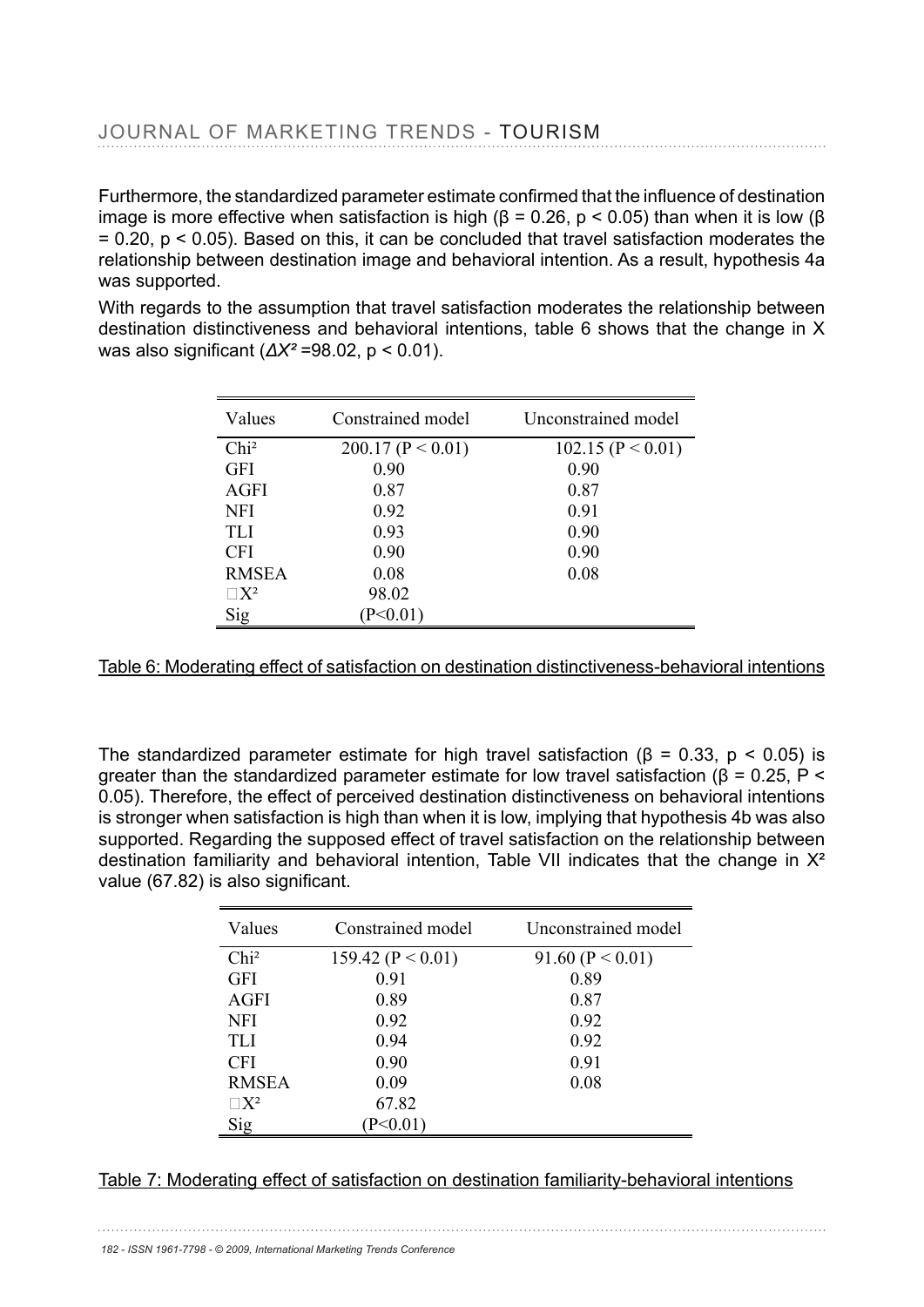It was found that the moderating effect is stronger when satisfaction is high  $(\beta = 0.34)$ .  $p$  < 0.05) than when satisfaction is low ( $\beta$  = 0.23,  $p < 0.05$ ). This means that the effect of destination familiarity on behavioral intentions is more pronounced when travel satisfaction is high (versus low). Therefore, hypothesis 4c was also retained.

# **6. Discussion**

This study provides evidence on the moderating effects of travel satisfaction. At first sight, it might seem logical that satisfaction explains repeat visitations. However, the link between satisfaction and behavioral intentions is more complex (Dolcinar et al. 2013). For this reason, satisfaction was conceptualized as moderating variable in this study in order to address the convoluted characteristics of the relationship between satisfaction and behavioral intentions. Confirming the argumentation of Faullant et al. (2008), overall travel satisfaction might in this context be a necessary, but not sufficient condition for favorable behavioral **intentions** 

The findings of this study therefore demonstrate that a more detailed perspective on travel satisfaction seems to be necessary, since previous research mainly conceptualized travel satisfaction either as predictor or moderator of behavioral intentions.

These findings might not seem very surprising, but given the complexity of the satisfaction-loyalty-relationship, especially in the case of cultural heritage sites where the site's perceived attributes and the visitor's own attitude are the most important travel reasons, a detailed consideration of the effects of travel satisfaction can be very valuable.

Regarding the positive relationships between destination image and behavioral intentions, and destination distinctiveness and behavioral intentions, the empirical model presented in this study shows that the appreciation of particular place assets (e.g. people, architecture) is likely to result in favorable behavioral intentions.

## **7. Managerial implications**

Understanding the effects of travel satisfaction for heritage sites may help tourism marketers better target their customers.

The city of Vicenza should therefore focus on the attributes associated with its product and service offering in order to develop its destination brand based on history and tradition. Culture and entertainment affects the use of cultural events (e.g. 500th birthday festival of Palladio, Vicenza Jazz) in order to create economic and social attractiveness. For developing its destination brand distinctiveness, Vicenza should capitalize on its unique architecture. Frequent restorations and maintenance of ancient Palladian buildings are therefore undeniable for sustaining the city's charm and for reinforcing place authenticity.

The positive link between destination familiarity and behavioral intentions suggests that repeat visitors might be an important market segment for destination marketers. Even if visitors might be familiar with the city of Vicenza and its surrounding area, they are nevertheless likely to revisit the destination, especially when satisfaction is high (versus low).

#### **8. Limitations and directions for future research**

This study focused on certain constructs that affect tourists' revisit intentions at cultural heritage sites. Additional research may employ other variables such as the perceived quality of tourism services or the hospitality of local residents that could also exert an influence on travel satisfaction. The relevance of heritage-driven destination distinctiveness also needs to be explored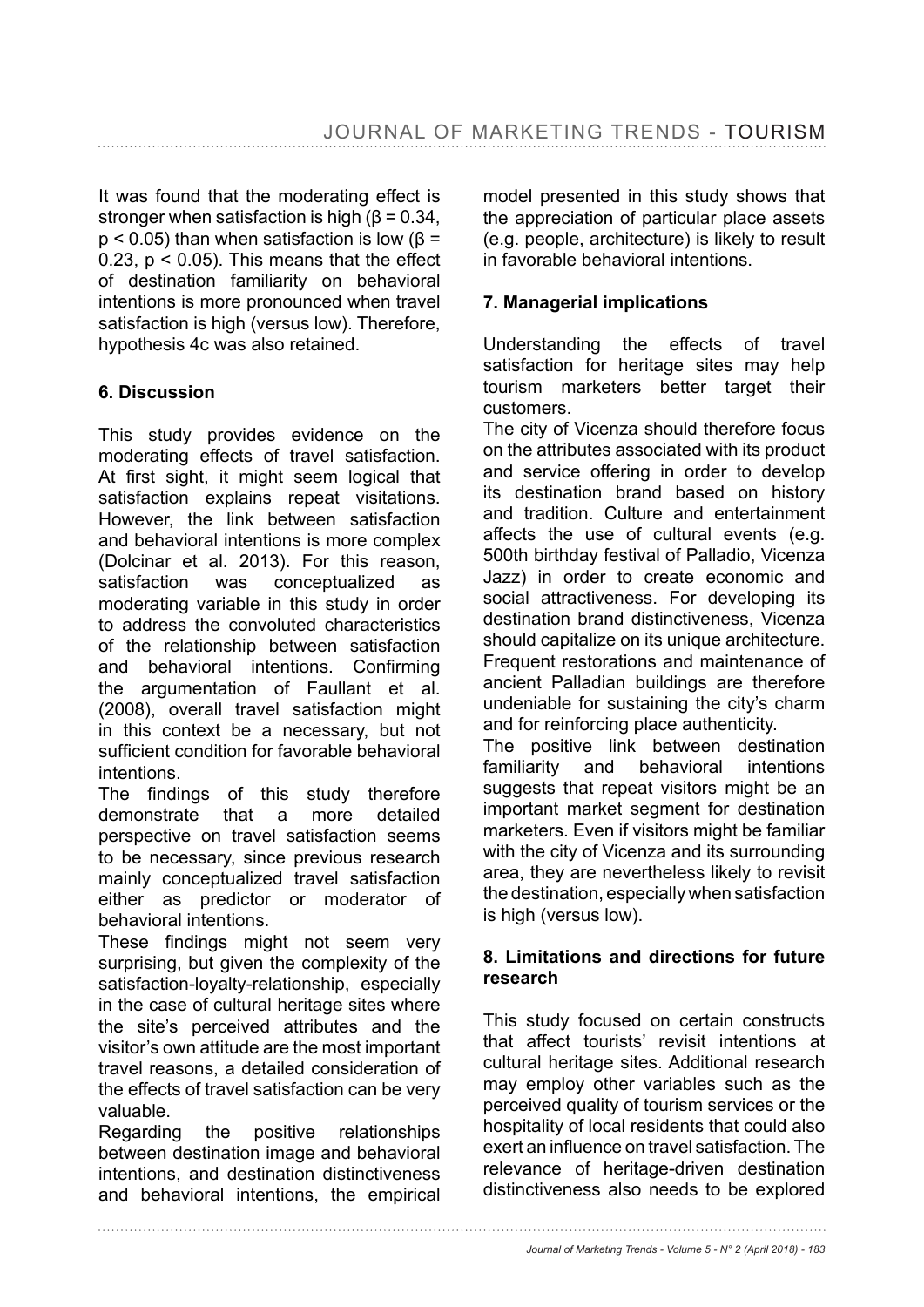at other destinations. The concept of perceived cultural distinctiveness could in this context be assimilated to brand equity theory, since the empirical model of this study already suggested the positive effect of certain brand equity components (e.g. image, loyalty) on behavioral intentions. Further analyses of tourist profiles and their different likelihoods to revisit cultural heritage sites in dependence on demographic factors would also be important. A more detailed segmentation of such tourist profiles based on different propensities for (re-)visiting the city of Vicenza in dependence of exogenous variables and specific travel reasons could be relevant for further considerations of the findings. Besides, this study did not provide insights how destination image, perceived destination distinctiveness, and destination familiarity could and already have changed over time and how this could affect tourist's behavioral intentions. The temporal dimensions of tourist satisfaction already turned out to influence behavioral intentions differently over time, suggesting that the same could be valid for the variables used in the empirical model of this study.

# **References**

Alegre, J., and M. Caldera (2006), "Repeat visitation in mature sun and sand holiday destinations", *Journal of Travel Research*, 44.288-97.

Anton, C., Camarero, C., and M. Laguna- Garcia (2017), "Towards a new approach of destination loyalty drivers: satisfaction, visit intensity and tourist motivations", *Current Issues in Tourism*, 20 (3), 238-60.

Assaker, G., V. Esposito Vinci, and P. O'Connor (2011), "Examining the effect of novelty seeking, satisfaction, and

destination image on tourists' return pattern: A two factor, non-linear latent growth model", *Tourism management*, 32, 890-901.

Besculides, A., M. Lee, and P. McCormick (2002), "Residents' perceptions of the cultural benefits of tourism". Annals of *Tourism Research*, 29 (2), 303–19.

Bigne, J. E., I. Sanchez, and L. Andreu (2009) "The role of variety seeking in short and long run revisit intentions in holiday destinations", *International Journal of Culture, Tourism and hospitality research*, 58.

Chen, J. S., and D. Gursoy (2001), "An investigation of tourists' destination loyalty and preferences", *International Journal of Contemporary Hospitality Management*, 13  $(2)$ , 79-85.

Chen, C.-F., and D. Tsai  $(2007)$ , "How destination image and evaluative factors affect behavioral intentions?", Tourism *Management,* 28 (4), 1115–22.

Chen, C.-F., and F.-S. Chen (2010), "Experience quality, perceived value, satisfaction and behavioral intentions for heritage tourists", *Tourism Management,* 31, 29–35.

Chen, C.-C., and Y.-H. Lin (2012), "Segmenting Mainland Chinese Tourists to Taiwan by Destination Familiarity: A Factor-Cluster Approach", *International Journal of Tourism Research,* 14 (4), 339-52.

Chen, C. F., and S. Phou (2013), "A closer look at destination: Image, personality, relationship and loyalty", *Tourism Management,*

Chi, C. G.-Q. and H. Qu (2008), "Examining the structural relationships of destination image, tourist satisfaction and destination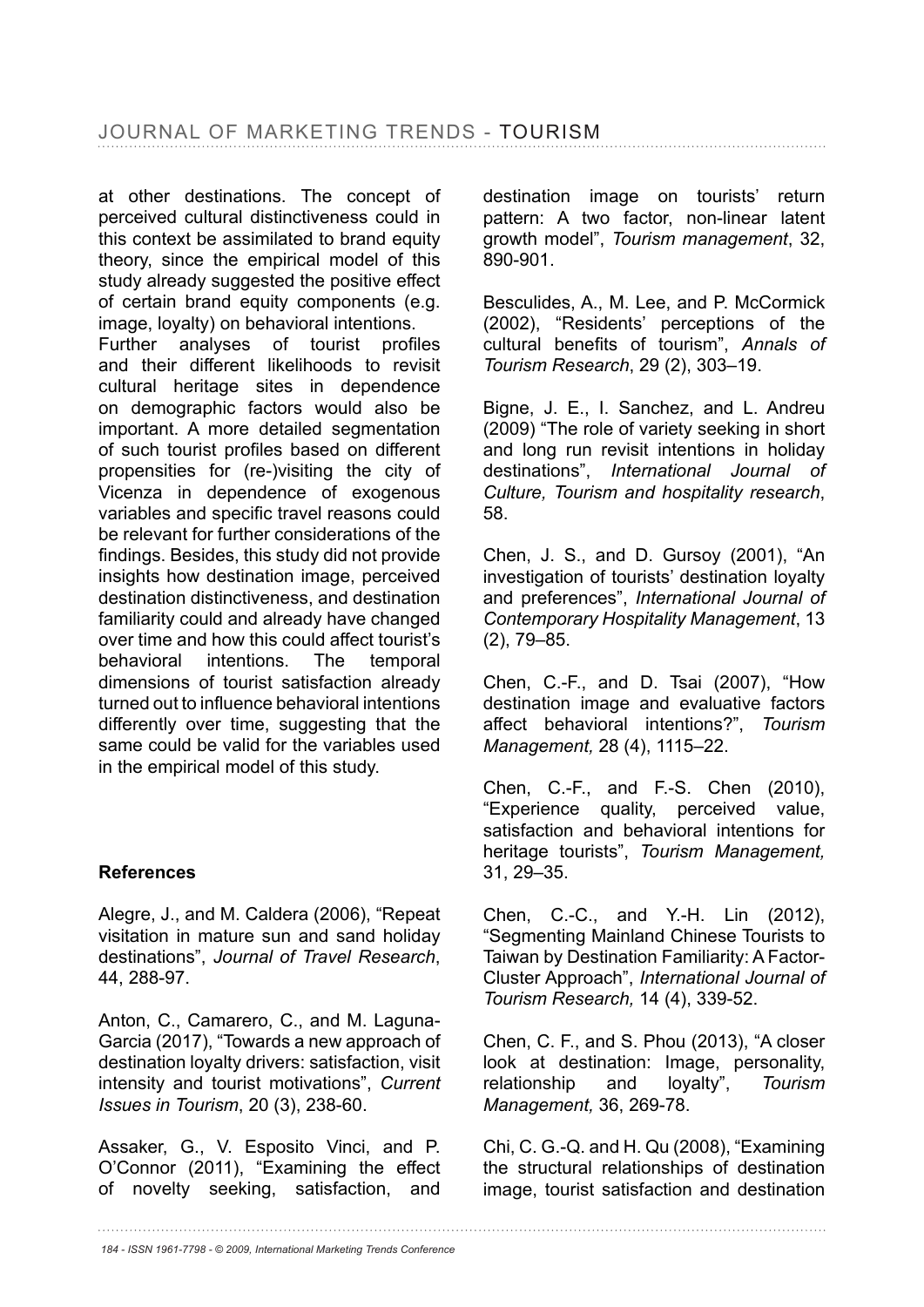loyalty: An integrated approach", *Tourism Management,* 29, 624–36.

Dolcinar, S., T. Coltman, and R. Sharma (2013), "Do satisfied tourists really intend to come back? Three concerns with empirical studies of the link between satisfaction and behavioral intention", *Journal of Travel Research,* 

Faullant, R., Matzler, K. and J. Füller (2008), "The impact of satisfaction and image on loyalty: The case of Alpine ski resorts", *Managing Service Quality,*

Feng, R., and S. Jang (2007), "Temporal destination revisit intention: the effects of novelty seeking and satisfaction", *Tourism Management*, 28, 580-90.

Gitelson, R. J. and J. L. Crompton (1984), "Insights into the repeat vacation phenomenon." *Annals of Tourism Research,* 

Jaworski, B. J., and D. J. Maclnnis (1989), "Marketing jobs and management controls: Toward a framework", *Journal of Marketing Research*, 26 (4), 406-19.

Jiven, G. and P. J. Larkham (2003), "Sense of Place, Authenticity and Character: A Commentary", *Journal of Urban Design*, 8  $(1), 67-81.$ 

Kim, H. and S. L. Richardson (2003), "Motion Picture impacts on destination image", *Annals of Tourism Research* 30  $(1), 216-37.$ 

Kladou, S., and J. Kehagis (2014), "Assessing destination brand equity: An integrated approach", *Journal of Destination Marketing & Management,* 3, 2-10.

Kozak, M. (2001), "Repeaters behaviour at two distinct destinations", *Annals of Tourism Research* 

Lee, T.-H., and J. Crompton (1992), "Measuring novelty seeking in tourism", Annals of Tourism Research, 19: 732-51. Lee, C. K., Y. S. Yoon, and S. K. Lee (2007) "Investigating the relationship among perceived value, satisfaction, and recommendations: The case of the Korean DMZ", *Tourism Management,* 28 (2), 204- 14.

Liu, X., Li, J. J., and Y. Yang (2015), "Travel arrangement as a moderator in image-satisfaction-behavior relations: An investigation of Chinese outbound travelers", *Journal of Vacation Marketing*, 21, 225-36.

Palau-Saumell, R., S. Forgas-Coll, J. Sanchez-Garcia, and L. Prats-Planaguma (2012), "Tourist behaviour intentions and the moderator effect of knowledge of UNESCO World Heritage Sites: The case of La Sagrada Familia", *Journal of Travel Research* 

Prayag, G., and C. Ryan (2012), "Antecedents of tourists' loyalty to Mauritius: the role and influence of destination image. place attachment, personal involvement and satisfaction", *Journal of Travel Research*, 51 (3), 342-56.

Poria, Y., R. Butler, and D. Airey (2001), "Clarifying heritage tourism", *Annals of Tourism Research,* 

Poria, Y., R. Butler, and D. Airey (2004), "Links between tourists, heritage, and reasons for visiting heritage sites", *Journal of Travel Research*, 43 (1), 19–28.

Poria Y., A. Reichel, and R. Cohen (2011), "World Heritage Site—Is It an Effective Brand Name? A Case Study of a Religious Heritage Site", *Journal of Travel Research*, 50, 482–95.

Ribaudo, G., and P. Figini (2016), "The puzzle of tourism demand at destinations